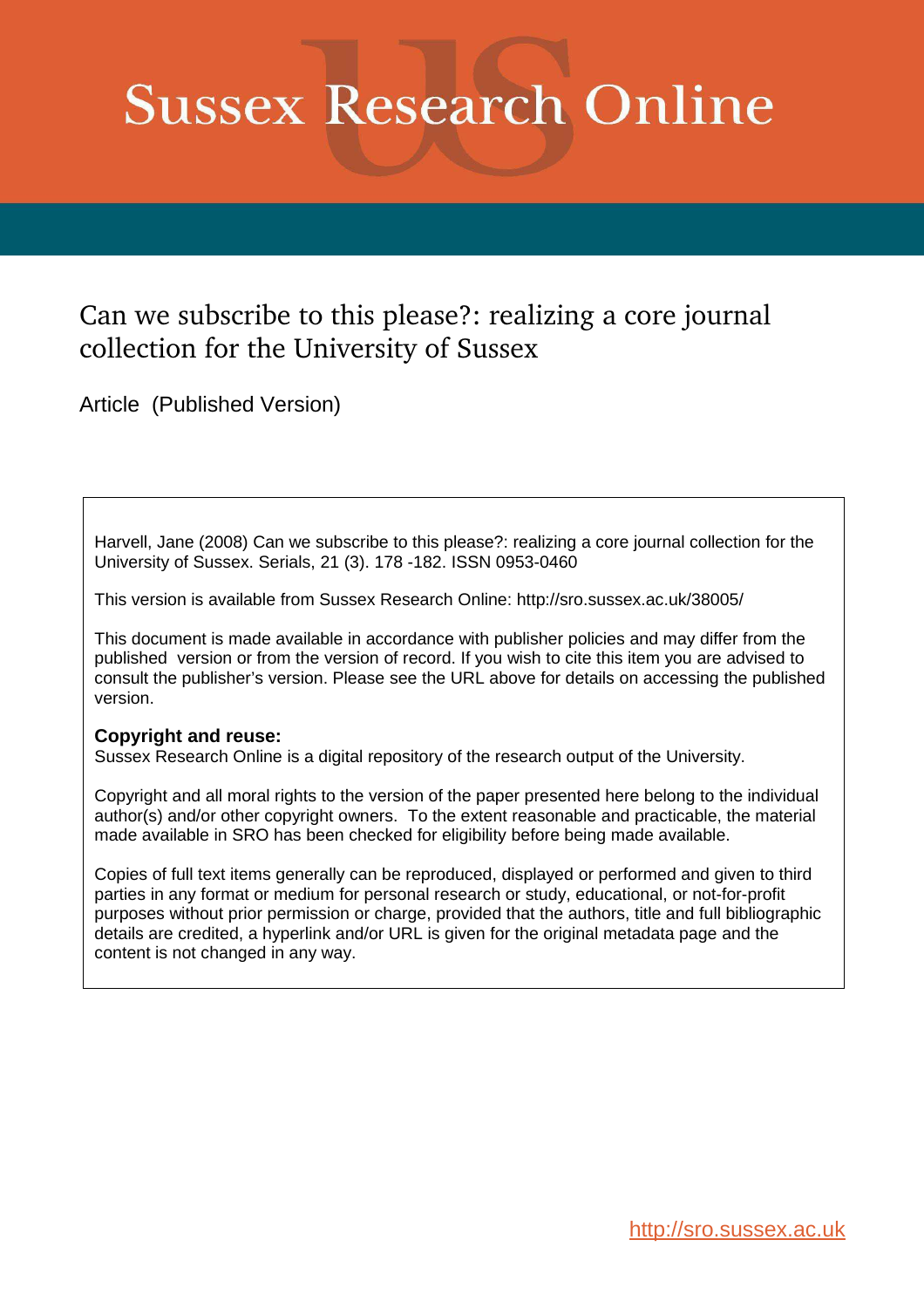## **Can we subscribe to this, please? : realizing a core journal collection for the University of Sussex**

**In 2005, like many HE institutions, the University of Sussex Library was confronting the problems of resourcing journal provision to support its teaching and research. These included increasing costs (with wide discrepancies of price across the subjects), the potential increase in access of content (such as NESLi2 consortia, deals, etc.), greater interdisciplinary research and a requirement for more non-traditional academic titles.This was coupled with an expectation from students and staff that the Library should be responding to the explosion in availability of online journal content. It was concluded that the existing budgetary model and method of reviewing subscriptions was becoming very cumbersome and not up to the task.**



**It became essential to formulate an innovatory method by which the Library could be confident that its journal collections supported the teaching and research work at the University. This article will detail the steps taken in the last two years to deal with this.**

*JANE HARVELL* Research Liaison Manager The Library, University of Sussex

By the beginning of 2005, the University of Sussex Library was finding it difficult to respond to demands for increased journal coverage. The library received constant requests for new titles and complaints that the collections were not supporting research and teaching at Sussex. It was obvious that one of the major obstacles to achieving a core journal collection for the University was that the existing budgetary model and method of reviewing subscriptions was no longer fit for purpose.

An additional factor was the significant decrease in library staffing, especially professional 'faculty' posts. There are currently 2.8 professional staff directly supporting Learning & Teaching and Research, but no one at that level in the resources (or acquisitions) department.

An objective was set to devise a new model that provided a flexible way of maintaining and developing an appropriate collection of journal titles. At the same time it was essential to preserve a transparent method of ensuring equity across departments in selection and retention. This system had to be managed and maintained with a limited staffing resource.

The resources budget at this time was based on a University-determined formula that assigned an amount for books, journals and (most) online resources based on a teaching/research ratio in conjunction with a figure for full-time equivalent (FTE).

- A teaching weighting was calculated for each department using the total undergraduate and postgraduate FTE for the department expressed as a proportion of the total undergraduate and postgraduate FTE.
- A research weighting was calculated on the basis of the total research postgraduate and faculty FTE for the department as a proportion of the total research postgraduate and FTE faculty.

Following a teaching/research ratio of 37.5/62.5, the budgets were weighted respectively to produce departmental allocations. The weightings were then combined to form a final weighting for each department. The resources budget less top-slice, which paid for generic resources, most standing orders and official publications, was then multiplied by the weighting for each department to produce the budget allocations.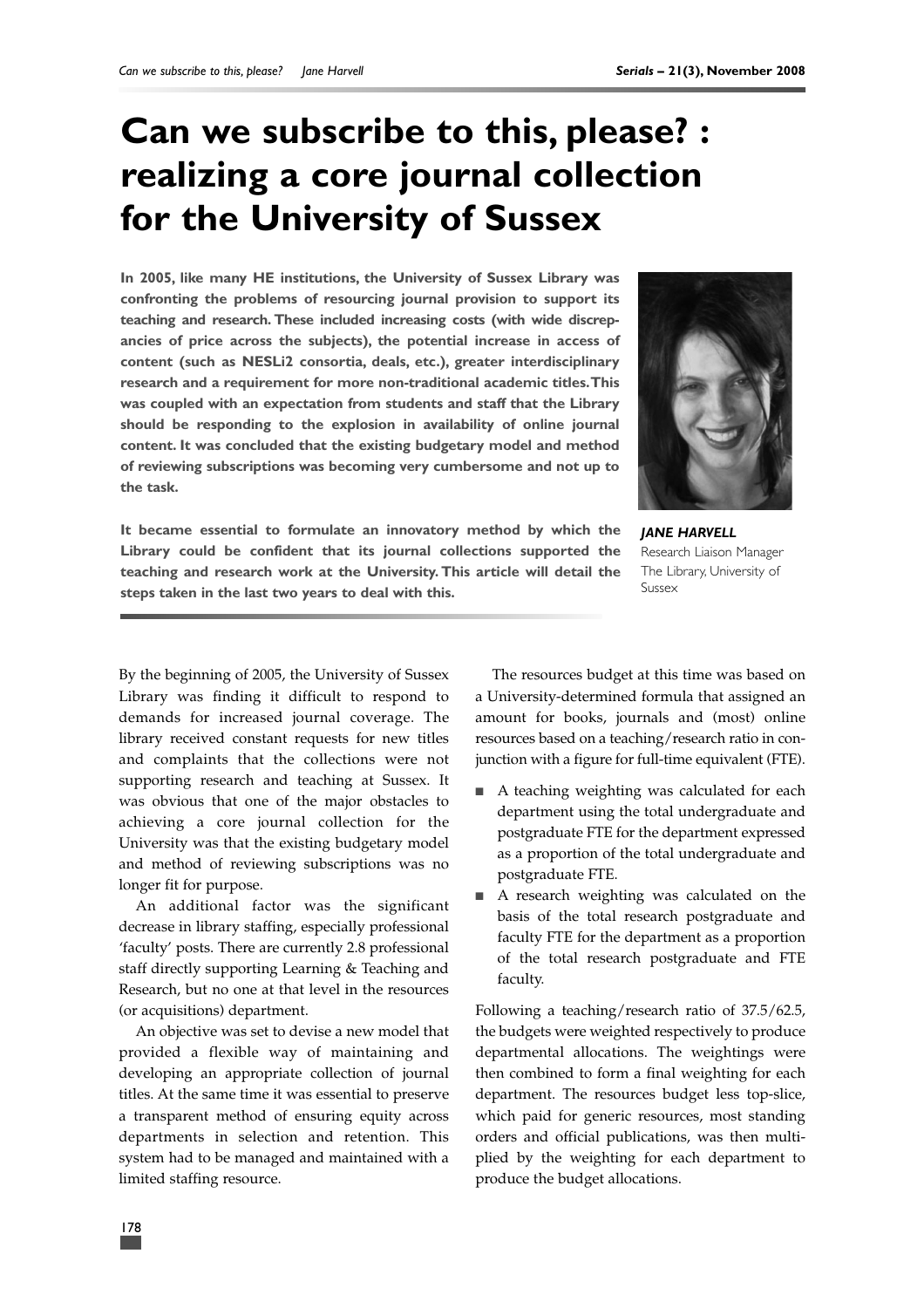Individual journals were allocated to the relevant department based on the subject area of the title; costs were shared when a number of departments demonstrated interest in the particular title. Existing subscriptions were reviewed annually with departments using lists to confirm whether they wanted to continue with a subscription, along with their budget allocation. This had grown out of a previous system which involved faculty and doctoral students voting for journal subscriptions<sup>1</sup>.

This resource allocation model and method of reviewing and subscribing to journals was becoming unsustainable for a number of reasons:

#### **1. Lack of continuity of provision**

It had always been difficult to allocate titles to particular departments and grew to be more so as research and teaching became more interdisciplinary. There were several instances where one department wanted to cancel a title whilst the others, who shared the cost, wanted to continue subscribing. There were examples of titles which had been cancelled by a department one year and then, after a gap, had been taken up by another a few years later. The increase in the cross disciplinary nature of journal titles meant that it was no longer possible to confidently identify who was using the journals that were being purchased.

#### **2. Impact of the 'big deals' and the explosion of online content**

Teaching and research at the University of Sussex covers a vast range of disciplines and the Library is committed to supporting this wide range of subjects. There is an acute awareness that the NESLi2 deals would represent the best value for money in terms of journal coverage. However, it was almost impossible to allocate costs, such as the noncancellable titles in the existing model. When trying to apply a transparent 'broad brush' subject approach to allocation, disagreements arose amongst the departments on the relevance of the collection to their particular area (and who should carry the cost).

#### **3.The 'non-cancellation' print clauses**

A common element of the electronic big deals publishing model is the 'non-cancellation' print clause. This caused problems during the annual review of journal subscriptions as great tranches of the listings were identified as non-cancellable. This difficulty was often compounded by the timings of deals. The fact that many consortia and national negotiations are concluded so late in the year meant that intra-institutional consultation was rushed or non-existent.

#### **4. Inconsistency of research funding**

Having an element of the departmental budget allocation based on research levels was problematical as these elements were variable.

Predicting accurate journal costs for a department at the time of budget allocation was difficult, often resulting in many departments having small pockets of money remaining at the end of the financial year. These surpluses would usually be spent on non-journal resources.

In addition, the ever increasing difference in journal costs between subject areas meant that, due to the high costs of their journal commitments, some departments had no 'book budgets' to speak of. This meant money had to be vired around departments – all very time consuming in terms of liaison with academic staff. It is also difficult to track and indeed, in the end, to justify.

#### **5. Library staff resources**

An annual journals review was very staff intensive, placing a great deal of pressure on both academic liaison and resources staff for a concentrated three-month period.

#### **6.Volatility of pricing levels**

It was very difficult to get accurate costs for subscriptions and to set precise budgets for the annual reviews. Journal and e-information budgets were allocated to around 40 different departments. This gave the academics the impression that the amount was final – where often it was not.

In response to these six issues, it was decided during 2006/07 to top-slice the subscriptions budget (e-books and electronic resources included). This released funds caught up in departmental allocations, giving us greater flexibility to make the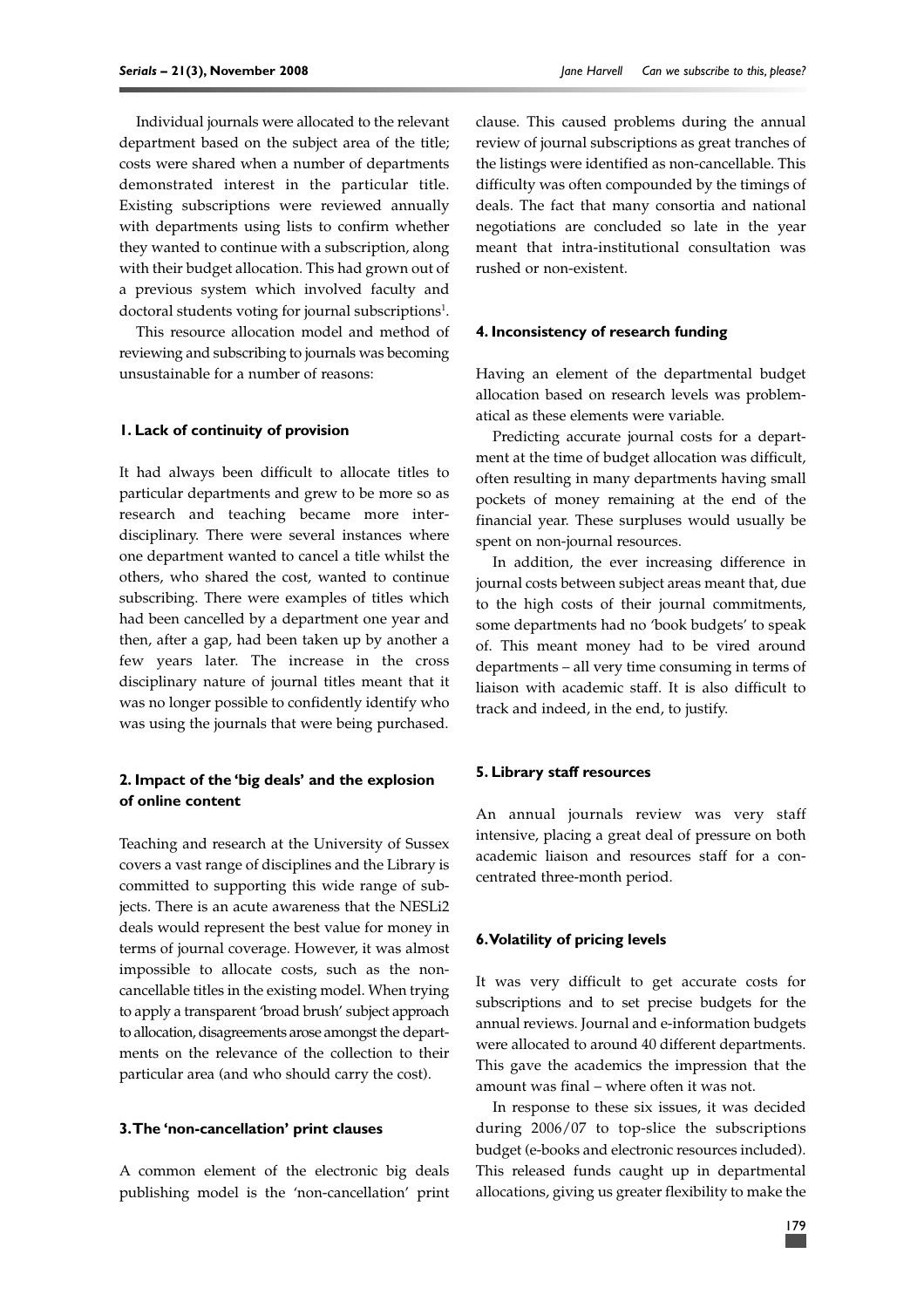decisions on acquisition based on need. (Invoices are still nominally allocated at a departmental level for the purposes of TRAC/FEC accountability.) Journal requests from inter-library loans data and journals for which SFX provided turn-away statistics were evaluated. Evidence from this data enabled the library to take advantage of virtually all the NESLi2 journal deals and increase the quantity of online core content across all subject areas.

As a result there is now a substantial subscription budget to manage in the Library and a responsibility to provide a transparent and equitable methodology for creating a core journal collection which supports teaching and research requirements as far as possible within the constraints of our resources budget.

A number of administrative mechanisms have been developed to help achieve this.

1. The Library resources budget supports both subscriptions and (one-off) book purchases. In the face of increased requests for new titles and costs (and an increasing need to accommodate subscription models for e-book purchasing), the book budget is protected from being squeezed by subscriptions by setting a limit on subscriptions. The allocation (for all types of commitments) must not exceed 75% of the entire resources budget. This also protects the book budget from any potential cuts in the resources budget as a whole as many big deals require a commitment to maintain current subscriptions. Without such a limit, any cuts would need to be made from the book budgets.

2. Current subscriptions and suggestions for new journal subscriptions are now reviewed using a series of criteria.

Under the previous budget model, where departments had fixed allocations, any new subscription could only be made by cancelling an existing title to release sufficient funds. If the title was interdisciplinary, negotiation with other interested departments was required to allow the costs to be distributed.

The new model is based not only on need but also has a built-in methodology for judging whether the title is core to Sussex teaching and research priorities. It is a system of evaluation which helps both the selection of new titles and the monitoring of current subscriptions in a way which is manageable by fewer staff.

This methodology is based on a system of scoring against a set of criteria that alters slightly depending on whether the title suggested is a new subscription or newly published. Each of the criteria is weighted and a score assigned. Taken individually, each metric has its flaws; some may be more subject biased, some may not be entirely accurate, but as a whole they provide us with a clear picture of the value of adding or retaining the title.

The criteria:

#### **1. Titles used by Sussex academic faculty for submission in the 2008 Research Assessment Exercise (RAE)**

It was agreed that if research had been submitted in a publication as part of the RAE process then that journal was deemed to be a core subscription. This works well with the selection of newly requested titles, however, it is recognized that this metric will soon become outdated. In the future it is likely that the institutional repository will be interrogated for this type of data.

#### **2. Locally-cited references**

The case for considering a local needs approach to journal selection and retention was presented clearly by Price <sup>2</sup> . Web of Science (WOS) is used to gather information on whether faculty at Sussex have published in a journal. This use of WOS as a bibliometric indicator follows a currently proposed use of a citation analysis tool for the Research Excellence Framework (REF)<sup>3</sup> . Monitoring of the development of the REF may result in the use of other tools to gather information in addition to the WOS, e.g. Scopus.

#### **3. A high Impact Factor**

Impact Factors are imperfect as a tool for measuring research quality. The principle problem is that Impact Factors do not reflect either the quality or the number of citations of an individual article<sup>4</sup> . However, the library has taken the view that there is no reason why an Impact Factor measurement cannot be run alongside complementary modes of assessing research quality<sup>5</sup>.

In order to score in this area the title must appear in the most recent top 100 list of either the Science or Social Sciences edition of the ISI's *Journal Citation Reports*.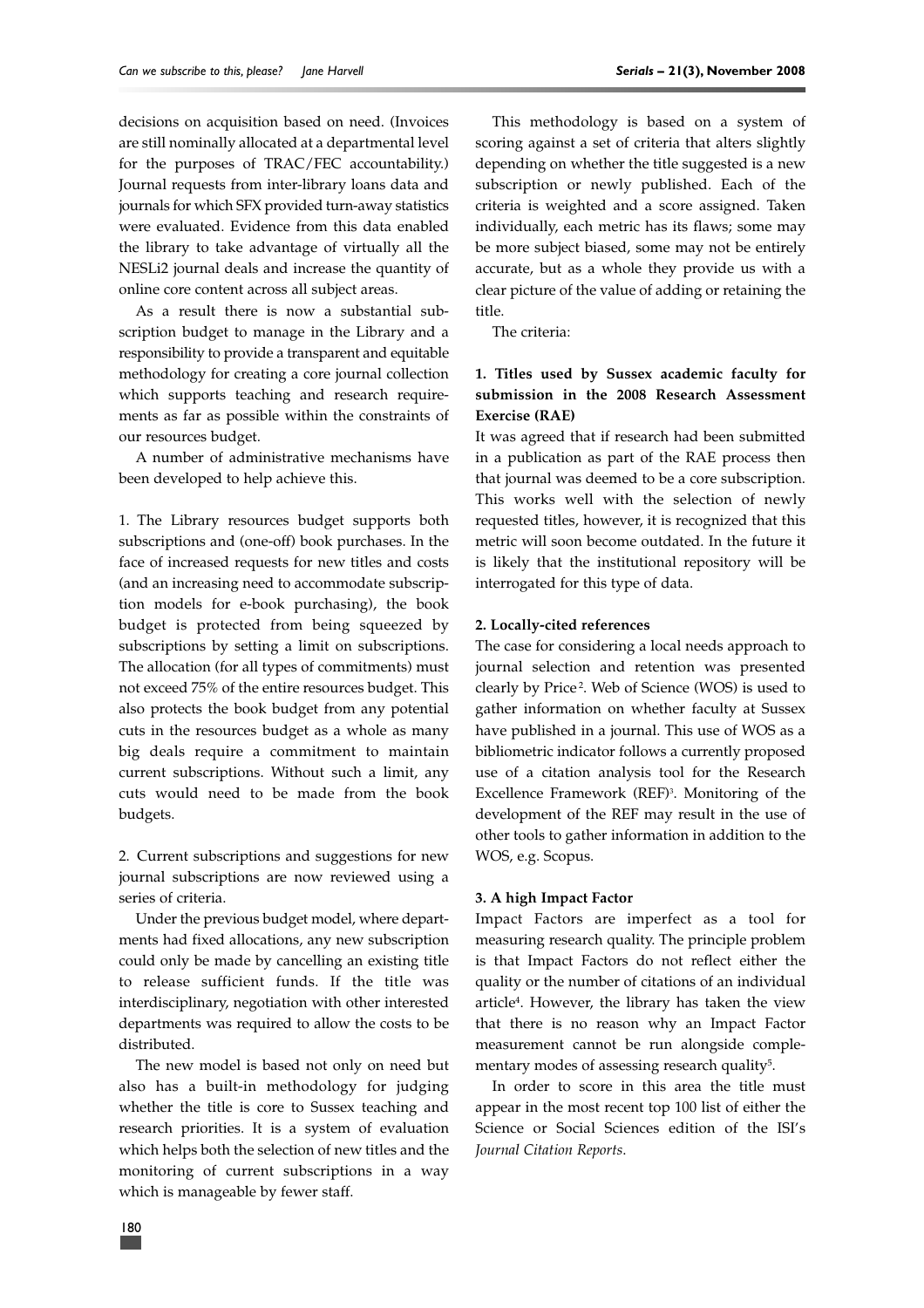#### **4. Inter-library requests (ILRs)**

This criterion is used for new requests only. ILRs are examined for the 12 months previous to the request for the new title. Multiple requests from the same person are also taken into account as repeated use for a perceived singular piece of research would not necessarily indicate that this would be a valuable addition to the collection.

#### **5. Citation on reading lists**

New subscription requests are checked to see if they feature on a referenced reading list and if an article has been digitized under the Copyright Licensing Agency (CLA) licence. Existing subscriptions are checked as to whether the title is linked to any reading lists.

#### **6. High online usage**

This is applicable to existing subscriptions only. Statistical information is gathered for those titles that have COUNTER-compliant usage data. In addition, and in order not to discriminate against those titles that do not comply with COUNTER, data is also collected from the SFX journal management system.

An average use is calculated for each set of data and those that fall above this average (in either of the sets of data), will score in this criteria. The pilot phase of this project has shown that useful data can be collected here as long as the comparative use within a single discipline is examined. It is acknowledged that it is unreliable to look at online journal usage across subject disciplines.

#### **7. A significance factor**

This gives the flexibility to reflect the variable use of journals across disciplines. For example, Maths titles are used only for research and not for teaching. When any are requested or reviewed, a significance factor is applied to counteract the low score in teaching. Similarly this will be applied if a title is available in print only or if it is a new publication.

#### **8/9. Essential for research/Essential for teaching**

These criteria require input from the requestors and the teaching and research faculty. When a new title is requested, the library asks which course(s) it will be used for and/or whether there is substantive evidence that a subscription will support the ongoing research activities of the University.

When reviewing subscriptions, these criteria are filled in by departments, providing evidence of need and, importantly, future needs.

#### **10. Costs**

The final criterion is the actual cost of the title. The model was originally based on some of the fundamental principles of zero-based budgeting. For this reason methods of acknowledging costs are looked at when considering new subscriptions and reviewing existing titles. It has given some interesting data on the average cost of subscriptions by subject area which have been fed back to the academics.

Although the cost of the subscription is not currently judged as a critical factor, the affordability of the title is nonetheless crucial in any decisionmaking. A high cost could sway a borderline decision, for example. Methods of integrating this metric more fully into the core selection and retention criteria for journals are being investigated.

#### **Conclusion**

The library has just completed a year-long pilot phase of this new methodology for evaluating new and existing subscriptions to ensure they are core to teaching and research at Sussex. New requests have been scored and evaluated for the subscriptions of seven departments during the pilot. Titles are still allocated to departments in order to help review the collections. Many of those titles reviewed are still non-cancellable but it is felt that it is still important to identify those that could be cancelled, if the option was available. It means that the library can respond quickly to cancellation clauses in future publisher deals.

Since 2006 Blackwell Publishing, Taylor & Francis, Springer and Wiley collections have been added to existing subscriptions along with a number of other major collections. In June and July 2008, a survey was carried out on current and future use of the Library by teaching and research staff at Sussex. The results have provided convincing evidence that academic colleagues appreciate the recent expansion of journal provision and are keen for this to continue. In a question about priorities, journal provision came out top of the list. Their satisfaction in particular with the online delivery of journals and other resources was a strong endorsement for the University's policy to move towards e-only journal provision.